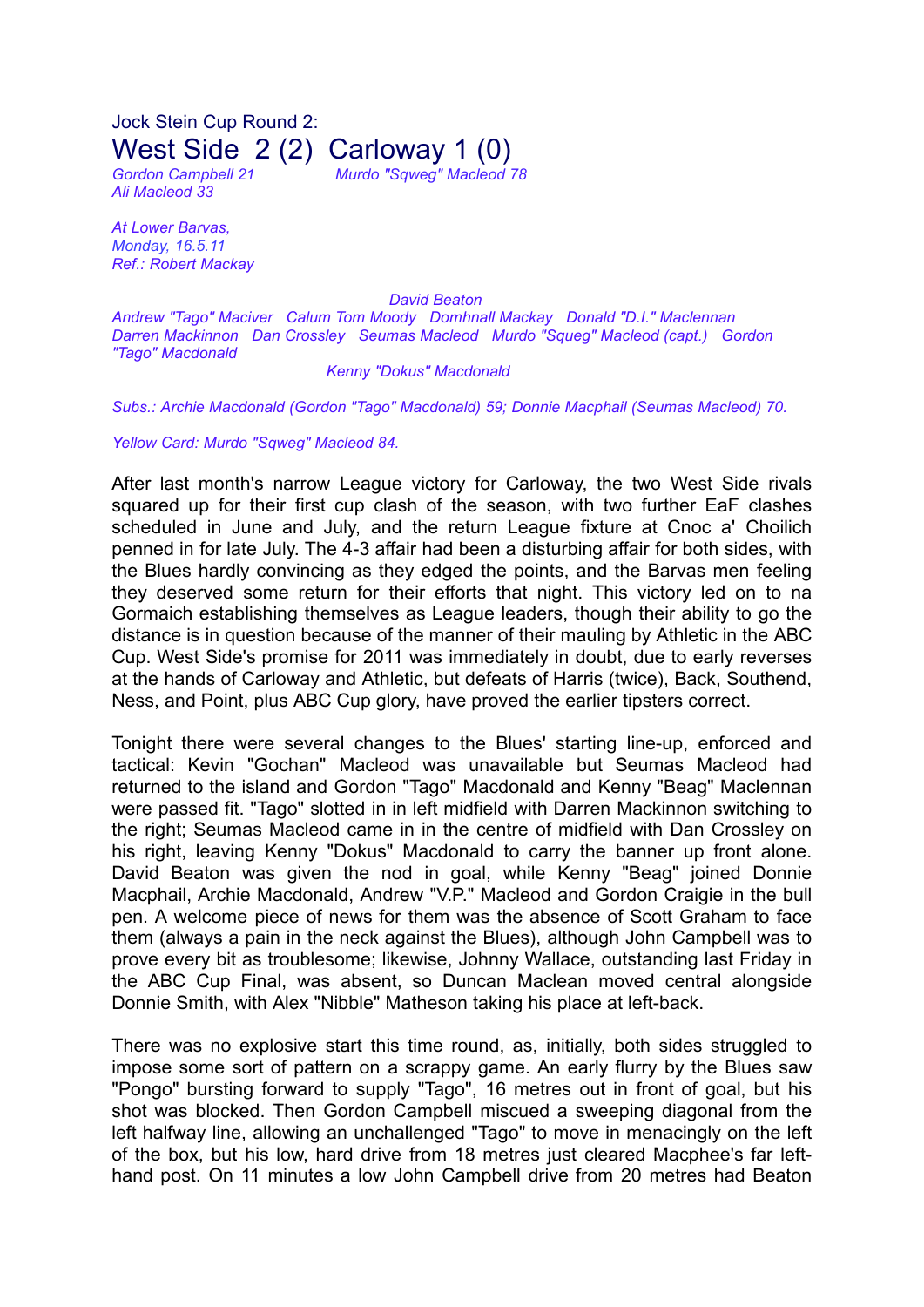scrambling to push away well, low to his left, before Calum Moody sent a low freekick from 22 metres just past the left-hand post. Next, John Campbell had to reach back to cross-head, but the angle was too difficult and the ball sailed over the Blues' bar.

Unexpectedly, on 21 minutes, a freakish goal opened West's account. Carloway's high back-line tactics were already causing them problems as, eager to assist a malfunctioning midfield to support an isolated "Dokus" up front, they left themselves open to aerial balls from the West defence, or Colin George, clearing the heads of Mackay *et al and* allowing the slippery Clinton, lying off Mackay and usually to his left, and John Campbell to use their pace to outrun the back wall. On 21 minutes such an attack led to a melée in the Blues' box; a move to play out of defence, led to a further stramash; then an attempted clearance was blocked, before the ball was scrambled away to the Blues' left, as far as Gordon Campbell, whose measured cross-cum-shot, was caught by the wind and carried over Beaton's head and in to the far, top corner of the net.

Despite the industry of Crossley and Macleod, Carloway were being pushed out of the game and largely confined to the occasional break, usually down the right with "Pongo" or Mackinnon, as West Side, as they had done in the previous contest, established a grip on midfield, denying Carloway time to control, organise, and distribute. On 25 minutes, Mackinnon did get the better of "Nibble" on the right but Macphee moved swiftly, to deny Macleod superbly at the near post. A second Mackinnon break and cross saw "Tago" miscue in front of goal. A "Tago" cross saw "Dokus" shoot weakly at Macphee, before the way back to the Semi-Final suddenly became much longer for the Blues. Yet another high ball on 33 minutes cleared Mackay and Clinton spun and turned on to it like a hare. His squared pass from the left of the box, 12 metres from the bye-line, just beat the inrushing Campbell but carried on to the unmarked Ali Macleod, coming in at speed on the right, to send the sweetest of first-touches back across Beaton and inside the keeper's right-hand post. An absolute peach! Antônio Careca couldn't have done it better!

The Blues tried desperately to re-group and gain a foothold before half-time as West subconsciously relaxed, but only two further chances materialised: on 38 minutes a "Tago" corner led to a hectic scramble in the West box, with the ball being blocked twice, before being booted clear; then, on 43 minutes, Macphee had to move sharply to palm a Macleod cross over his bar.

How well Carloway used the wind in the second half was crucial to recovery, and it did help, to a certain extent, to push West Side regularly back into their own half. The trouble for Carloway was the high ball forward, *à la* the old Wimbledon or Stan Allardyce's Bolton, did not have a target man, like Scott Macaulay or Kevin "Savo". The Blues are *balls-to-feet* people, even at the back. Kenny "Dokus" is an excellent footballer, but he is no Don Kichenbrand, and even the latter frequently needed a sidekick. A pattern quickly emerged: a wind-assisted Carloway came forward, as "Sqweg", Crossley and Macleod tried to pressure the opposition. West Side let them come, confident in their own defence's ability to thwart and block, and use "Spike", Morrison and Macphail to supply the pace of Clinton, Ali Macleod and Campbell to create the killer chance.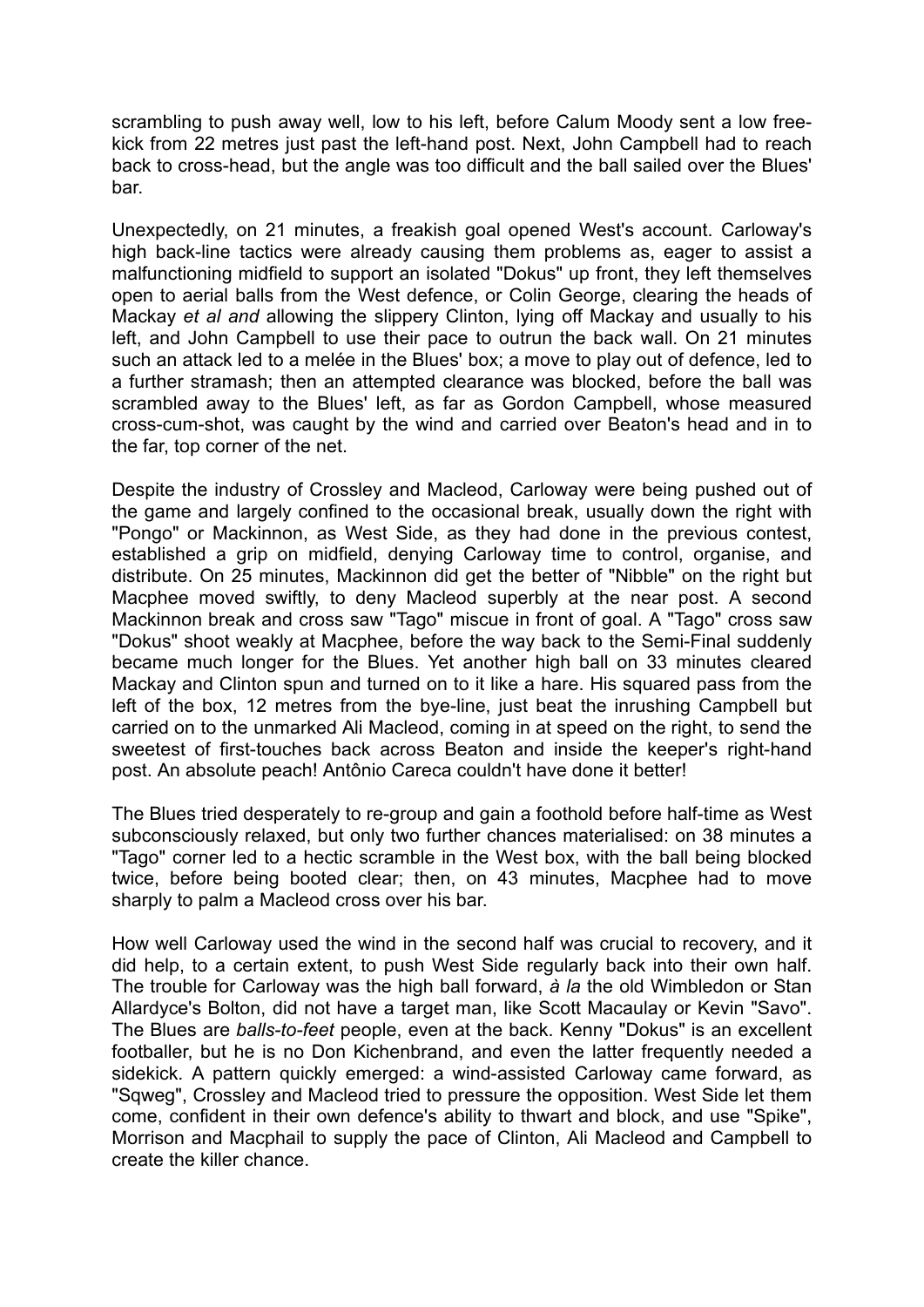On 51 minutes a Seumas Macleod break and cross found no takers, but immediately Ali Macleod escaped his marker on the right and his carefully-flighted cross from the bye-line found an unmarked Macphail on Carloway's right but his header from 10 metres came back off the bar. On the hour the Blues got themselves into trouble trying to play the ball out of defence and were lucky to escape with a corner. Immediately "Tago" was sacrificed and Archie Macdonald came on up front to bolster a misfiring attack; "Dokus" moved right and Mackinnon switched to the left. But the breakthrough still wouldn't come. It took Carloway to the 68th minute to create their next real opening and even then it was from a Seumas Macleod freekick, 25 metres out on the left, which Macphee somehow lost in the wind and was fortunate to flick away for a corner. Another West surge on 73 minutes saw Beaton just manage to block at Clinton's feet 10 metres out in front of goal, before Carloway suddenly found themselves back in the game. A "Sqweg" free-kick 22 metres out on the right was caught by the wind and carried in under the bar, where Macphee was unable to get to it properly in a crowded goal-line and could only knock it on to the bar and watch it drop in.

Naturally the pace now became hectic but still the Blues were unable to create any clear-cut chances against a competent defence. On 85 minutes, "Dokus" brought an awkward cross from the left down beautifully, 18 metres out on the right of the box, but his drive thudded into the side-netting. In the fourth minute of injury-time, a final golden chance came begging. A Carloway attack was repulsed, high, but the return ball in, behind an advancing defence, found three Carloway men running in unmarked behind the line. A squared pass reached Mackinnon unmarked, 16 metres out in front of goal, but just as he had done in the final minute of normal-time in the ABC Cup Final against Point, Macphee was out like a flash to block brilliantly and save the tie.

At times the approach of both sides in this match resembled that of last season's Coop Cup Final, especially in the second half. That game demonstrated the Mourinho maxim graphically: that running, possession, territory amounted to zilch, without firepower. Then, as here, Carloway huffed and puffed, and West Side combatted, sparred, then played around and over them - fast, and without fuss. This game demonstrated also that quantity of chances created may be of minor importance. It is their quality, the familiarity of the tactical break, that counts, and the awareness of the players concerned to know what might be coming and capitalise on it. Each of the West Side team tonight appeared settled and comfortable in their roles and positions, and stuck doggedly to them, even those who might not have been in their favoured slots.

No one in the Carloway side can be criticised for individual performance or application, their commitment; it was simply style, or tactical approach, or lack of it, that presented problems, especially in midfield. During Carloway games, the Blues' midfield is as busy as Manhattan Island, as the back four push up to assist (which, of course, can lead to knock-on defensive problems); and the wide forwards drop back, in turn leaving, repeatedly, a solitary and isolated striker up front. For all na Gormaichs' eventual possession of ball and territory, and aggressive running, their play was mainly *middle-of the-park* stuff, rarely cutting the defence open with the killer ball between and behind, nor was there a target man in attack to lead any charge or knock the ball down for the follow-up or in. Because of this, Carloway, not